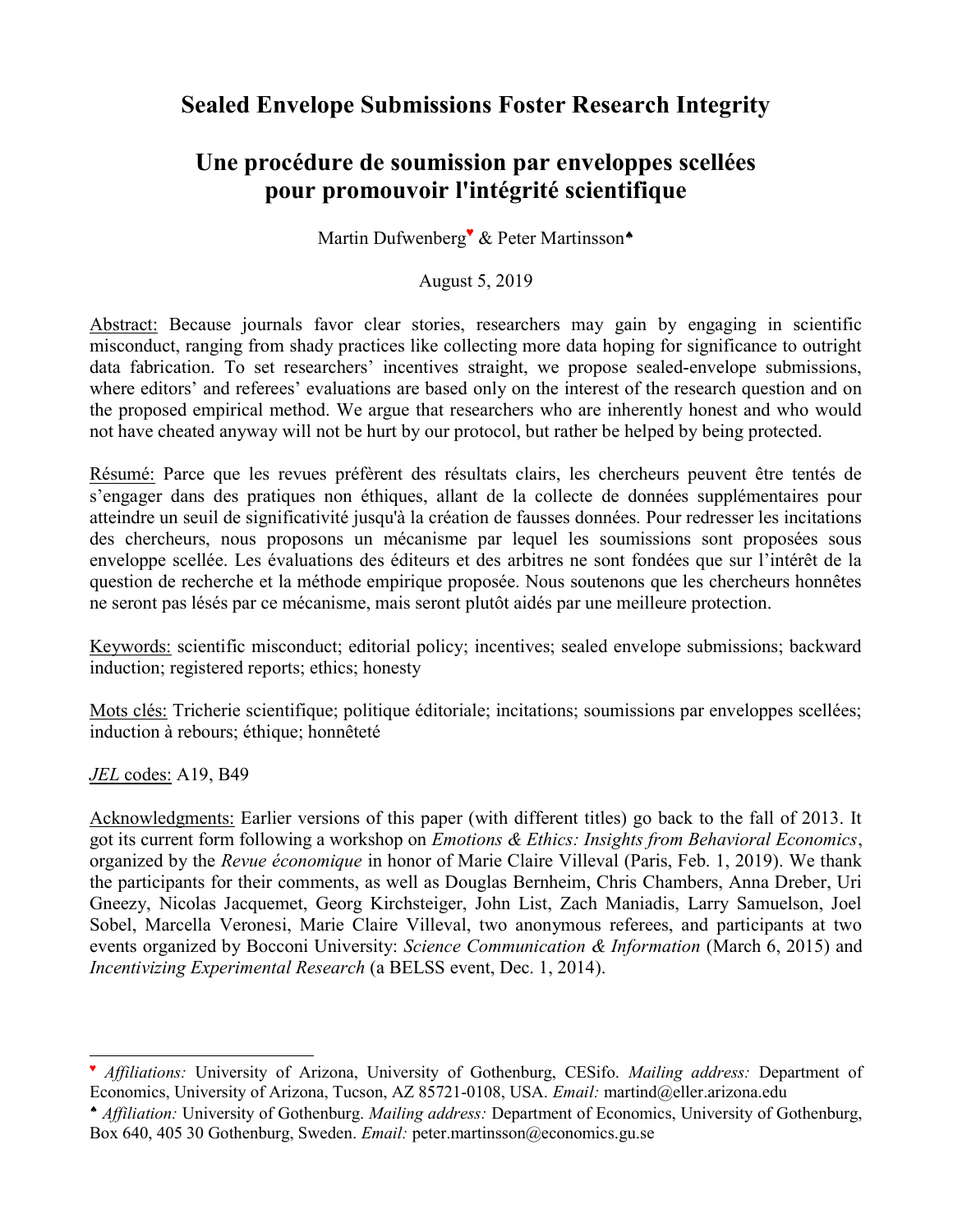#### 1. The Problem

Many worry about questionable scientific practices that bias reported results in empirical research.<sup>1</sup> There is a spectrum of possibilities, from shady practices like running more sessions hoping for significance to outright data fabrication. By one estimate "two-thirds of retracted life-science papers were stricken from the scientific record because of misconduct" (Corbyn [2013, p. 21]; cf. Fang, Steen & Casadevall [2013]). Couzin-Frankel [2013, p. 68] quotes an anonymous researcher: "We did this experiment a dozen times, got this answer once, and that's the one we decided to publish." Tip of an iceberg? Anecdotes? It is not in a researcher's interest to disclose a shady practice, making it hard (but not necessarily impossible; see Section 3 below for more discussion) to find direct evidence on how widespread scientific misconduct is and on how misleading published results may be.

It is easier to judge the problem by reflecting on the incentives involved. Arguably, there is great cause for concern. Suppose journals wish to "cast results as a story that they believe others will want to read" (Couzin-Frankel [2013, p. 68]). In response (by backward induction), given the large rewards (grants, tenure, and careers!) for publishing well, researchers may gain by tweaking findings (cf. Fanelli & Ioannidis [2013]; Lacetera & Zirulia [2011]).

Proposals to rectify the problem appeared, though there are many hurdles: Whistle-blowing by peers involves "significant risks, and the path is rarely simple" (Young, Ledford & Van Noorden [2013, p. 454]). Having senior mentors teach integrity may be useful (Neaves [2012]), but the possibility of aligned incentives between junior and senior scholars suggest that relying on such honesty might be wishful thinking. Study registration and pre-analysis plans could be useful tools to thwart "harking," i.e., hypothesizing after results are known, and possibly also to counter data-driven analysis ("p-hacking" and "forking"). However, besides being burdensome to formulate – preregistration does not solve the issue that if certain results are more publishable than others researchers will still have incentives to fabricate such results while flagging for them beforehand, or that preregistration will take place after data has been collected (cf. Humphreys, Sanchez de la Sierra & van der Windt [2013]). Benjamin et al. [2017] propose lowering the p-value from 0.05 to 0.005, which may be helpful conditional on honest report although the incentive problem is still there. Altmejd et al. [2019] explore how machine learning techniques may help diagnose replicability of experimental results, which is helpful although again the incentive issue is not directly addressed.

The consider collection of primary data using experiments and surveys as well as use of secondary data.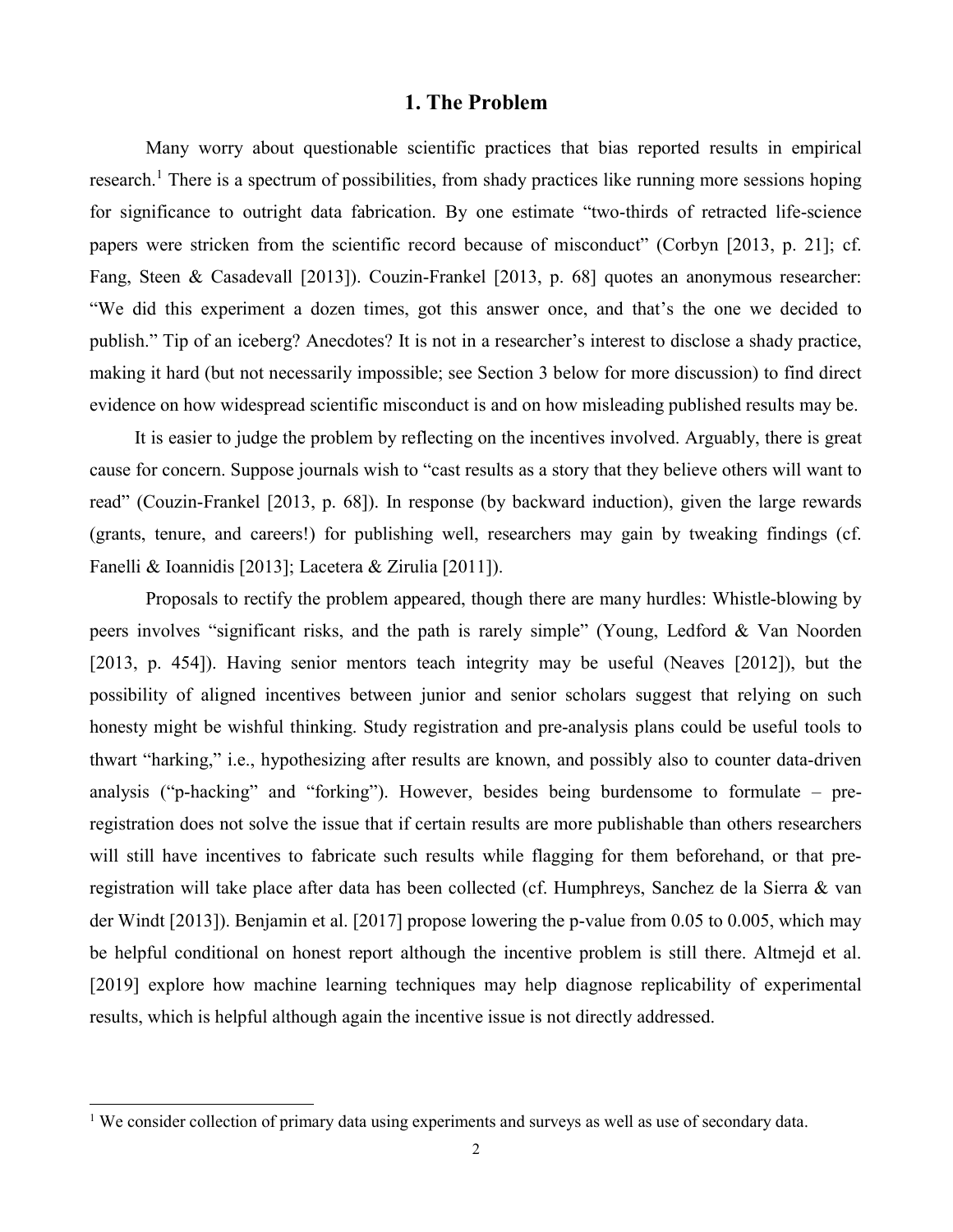We propose a different (and complementary) approach, where empirical results are submitted to a journal in a sealed envelope. Related proposals have been made in the past (as we discuss in section 6), but concerned other objectives than eliminating incentives for misconduct.

Section 2 presents our proposal. Section 3 comments on how it affects honest researchers. Sections 4 and 5 discuss potential drawbacks, and Section 6 sums up. We conclude with a "Postscript", where our idea on submitting the results in a sealed envelope (dating back to 2013) is discussed in the light of the recent "Registered Reports" movement that promotes and implements schemes that are closely related to what we have proposed.

#### 2. The Solution

The problem may be overcome by a drastic change in how articles are submitted and evaluated for publication at journals. We call it a sealed-envelope submissions proposal:

Journals should insist that submitted articles do not reveal any empirical results. All the data, along with the statistical analyses, should be submitted in a sealed envelope. The editors and referees should evaluate the submission based only on the interest of the chosen research question and on the relevance of the chosen empirical method. After making their accept-reject decision, the editors may then open the envelope.

Our diagnosis of the problem was based on a backward induction argument, and so is now our solution. We trace the roots of scientific misconduct to the conditioning of editorial decisions on the nature of data. If one makes editorial decisions blind to the nature of researchers' data then the incentives to engage in questionable research practices may go away.

We would like to make a few further comments regarding this solution:

 First, in practical terms, the paper is submitted in two parts in the editorial system, where the result part ("the sealed envelope") is locked until the editor has made her final decision.

Second, the proposal has a lot in common with writing grant proposals. It is essentially already in place for researchers who need to find funds to conduct their research. We hence propose to extend those commonly accepted principles to editorial policy.

Third, one may legitimately worry that people may try to game the sealed envelope system such that they follow up their very careful description of research questions and design with a sloppy data analysis, since that analysis would appear only inside the envelope and so seem un-incentivized. We propose, therefore, that any acceptance decision is still conditional on a check that the data analysis is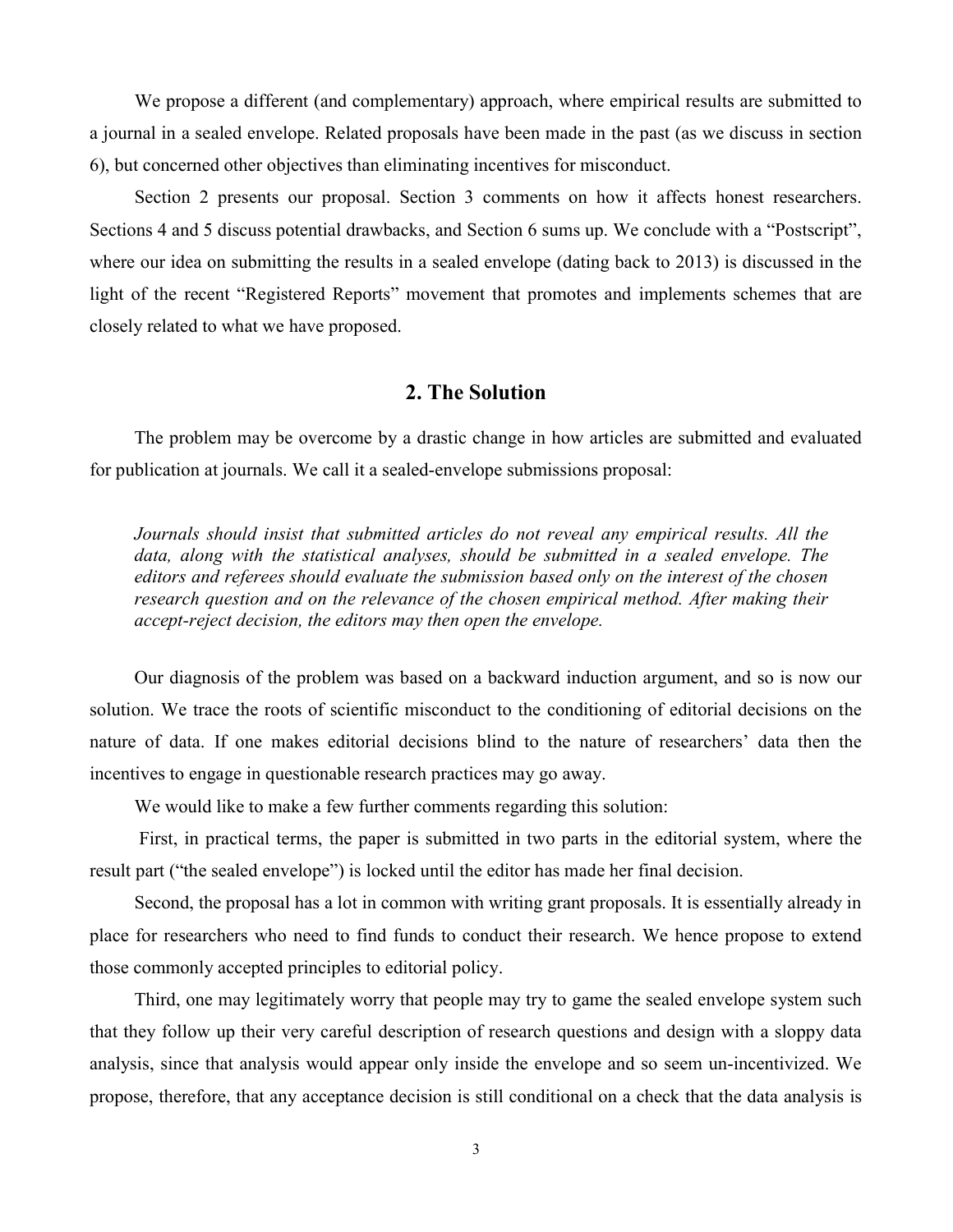of sufficient quality, and we would assume that editors are able to enforce such a standard in an unbiased way.

## 3. Honesty

If all researchers were perfectly honest (as well as fully understanding that data driven analyses such as p-hacking or forking cause statistical bias) and intrinsically motivated to do good science rather than to score a good publication, the problem we have described would go away. As regards incentivizing honesty, the sealed envelope proposal would be redundant.<sup>2</sup> There is indeed plenty of experimental evidence indicating that many people do not like to lie, or to break promises or informal agreements, or to cheat when reporting data.<sup>3</sup> Nevertheless, these experiments typically document that some subjects behave badly, or at least that some cheat to some degree.

It is hard to quantify how prevalent cheating is in science, since undetected fraud (tautologically) cannot be observed. Yet, empirical researchers tried, using various indirect methods. Their findings are consistent with the experimental ones, i.e., some scientists do seem to cheat, some more than others. For example, in a recently published paper in PNAS, Fanelli, Costas & Ioannidis [2017] conduct a systematic review to assess bias in research by performing meta-analyses. On the positive side they report on average small biases. In their conclusions, however, they write: "A link between pressures to publish and questionable research practices cannot be excluded, but is likely to be modulated by characteristics of study and authors, including the complexity of methodologies, the career stage of individuals, and the size and distance of collaborations […]. The latter two factors, currently overlooked by research integrity experts, might actually be growing in importance, at least in the social sciences" (p. 3718).<sup>4</sup>

-

 $2$  The sealed envelope proposal may still be useful for *other* reasons; see section 6.

<sup>3</sup> See e.g. Gneezy [2005], Charness & Dufwenberg [2006], Dufwenberg, Servátka & Vadovič [2017], Fischbacher & Follmi-Heusi [2013], Garbarino, Slonim & Villeval [2019]. See also Olken [2015] who discusses how many researchers are likely to be honest, or at least not "nefarious."

<sup>&</sup>lt;sup>4</sup> There is also some conclusion-wise not dissimilar previous work by economists. List, Bailey, Euzent & Martin's [2001] conduct a survey of unethical behavior, using randomized response techniques that encourage honest responses despite the sensitive topic. Brodeur, Lé, Sangnier & Zylberberg [2013, p. 1] report that, 2005-11, three top economics journals (AER, JPE, QJE) published empirical findings with p-values that exhibit "a valley between 0.25 and 0.10 and a bump slightly below 0.05" seen to indicate that many researchers "*inflate* the value of … almost-rejected tests by choosing a 'significant' specification." John, Lowenstein & Prelec [2012] report results from a large survey among psychologists on questionable research practices. Their findings indicate that the main activities undertaken are related to selectivity use of data collected and decisions related to collection of data (either to collect more data or stop ongoing data collection). Open Science Collaboration (2015) replicated 100 studies published in three psychological journals and only duplicated the results in 39% of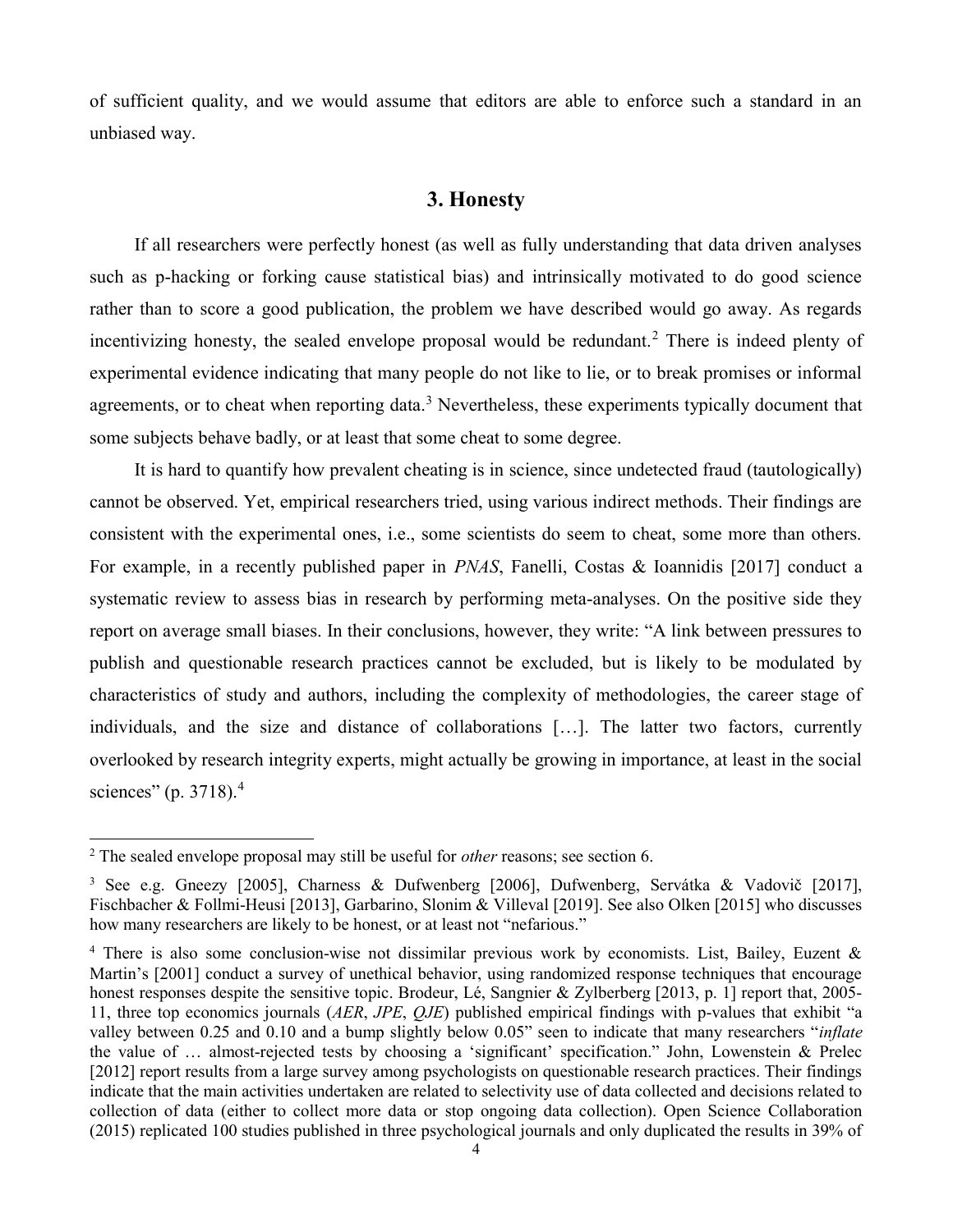It is important to understand the incentive structure for researchers in order to evaluate their behavior and to suggest countermeasures. A model explaining an individual's behavior may contain three key elements: (i) extrinsic motivation, (ii) intrinsic motivation and (iii) self-image, where most of us would attach some weight to all three elements.<sup>5</sup> Perhaps the findings reported in Fanelli et al. (2017) may be linked to how the elements (i), (ii), and (iii) apply differentially to different researchers, in different situations, and at different stages in their careers. For example, extrinsic motivation may be relatively more important for (pre-tenure) early career researchers and the seal envelope proposal might have more influence in such an environment where a publication seems more likely if results are significant.

Note that a sealed envelope approach could set the incentives correct. The point we wish to make here is that even if a significant number of researchers are (to some degree) honest they will not be hurt by this protocol, but rather be protected. The incentive to approach important and relevant research questions, without focusing on statistical significance, is the same whether researchers are extrinsically or intrinsically motivated. Thus, dishonest researchers will therefore gain no advantage over honest ones.

### 4. Papers & results

We propose that publishability should not depend on data. We do not suggest that all results are equally interesting. Obviously, they are not! The results of Nobel Laureate Barry Marshall (who swallowed H pylori to test his hypothesis that gastric ulcer had bacterial cause) would hardly have gotten him his Prize if they had not been positive.

A downside of our proposal may thus be to fill journals with long boring articles with null findings. But, imagine having a section of the journal called "Papers" and another called "Results," the two equally meritorious as regards outlet prominence.<sup>6</sup> The latter articles are note-length summaries of methods and results that refer to online appendices for details. Now suppose the review process involves two stages. The first is the one we described above, a result-free assessment that determines,

-

them. Camerer et al. [2016] report results from a replication of 18 experimental studies published in two top journals in economics (American Economic Review and Quarterly Journal of Economics) in 2011-2014. Depending on measure chosen to evaluate replication success, it is found to be in the range of 61% to 78%. See also Camerer et al. [2018].

<sup>&</sup>lt;sup>5</sup> Compare with e.g. Bénabou & Tirole [2006]. One example of a purely intrinsically motivated researcher may be the Russian mathematician Grigori Perelman who has turned down many prestigious awards and job offers.

<sup>6</sup> We thank Douglas Bernheim for this excellent suggestion.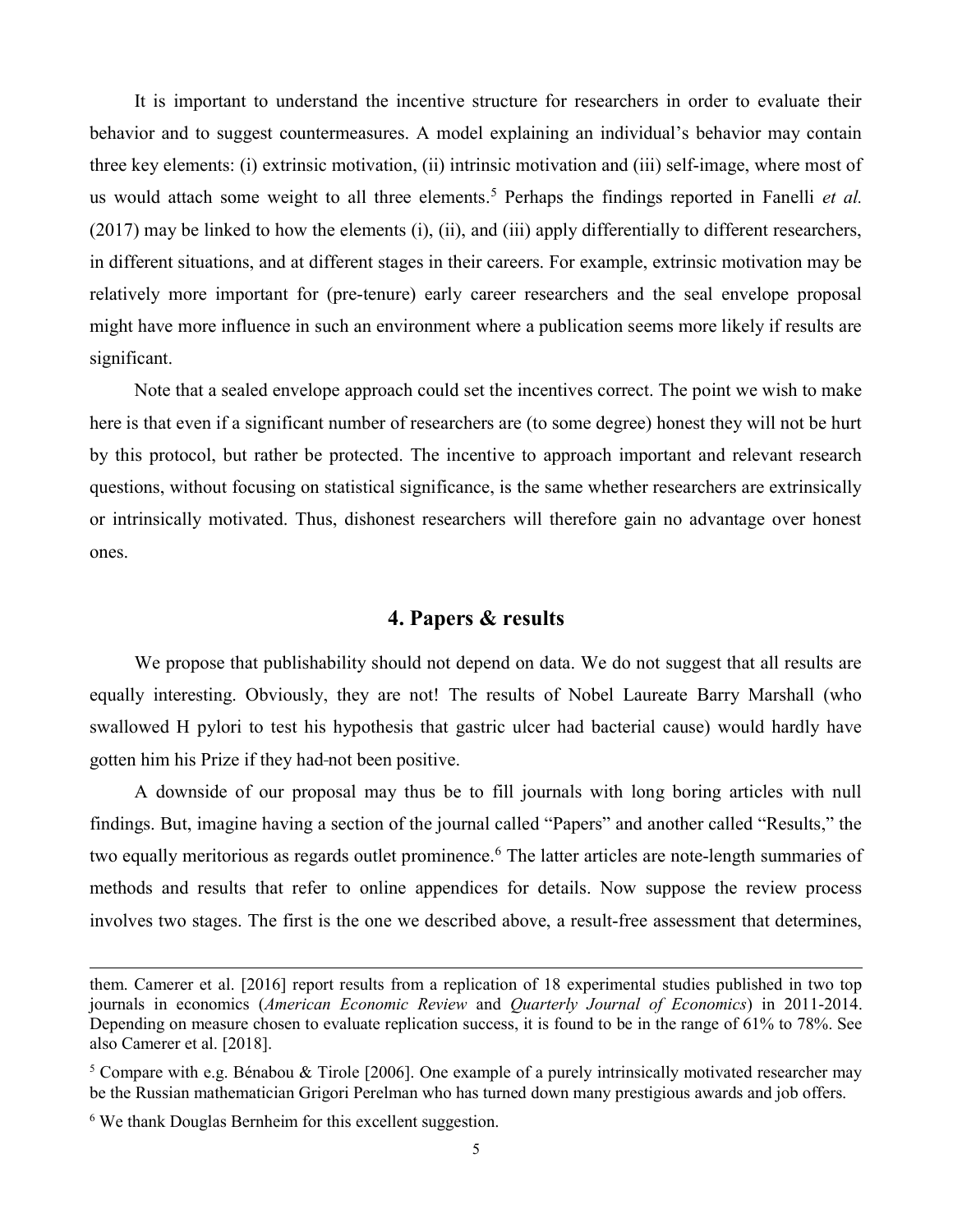based on methods alone, whether the results would be worth reporting and publishing. In the second stage the editor opens the envelope and makes an assessment of the results. The editor then decides whether the paper is accepted for the "Papers" or "Results" section based on the interest level in the results. That way results don't determine whether the paper gets published, but they do determine how much space it gets. And the editor cannot complain about methods when making the space decision – the justification has to be based on intrinsic interest of the results, which is much less controversial.

### 5. A drawback?

The example in the previous section, with Barry Marshall, can also illustrate a problem with our proposal: Namely, in a world where everyone believes that gastric ulcer is caused by stress, under our sealed envelope proposal, Marshall's insight would not be published! Valuable but unexpected results would tragically run the risk of being hidden in sealed envelopes, rejected forever, and they might then (in principle) never be uncovered. We have two reactions:

The first is a knee-jerk reaction not to worry. As Dufwenberg [2015, p. 143] put it: "Running an experiment is similar to decision-making under uncertainty. One wants to make decisions that maximize expected utility, and in an uncertain world one can't rationally always hope to make the decisions that turns out to be best ex post. For example, drawing to an inside-straight at poker without proper odds is a sucker play that loses money in the long run, even if every now and then the straight is made. Similarly, experimenters should run the experiment they deem to have the greatest scientific merit viewed from an ex ante perspective."

The second reaction is that the first reaction is over the top. Surely a bias against valuable but unexpected results can be a bad thing, especially since (unlike in the poker example) there is no unambiguous yardstick to apply as regards what from an ex ante point of view is to be expected. So, we acknowledge that our proposal has its pros and cons.…

## 6. Galileo

Related proposals, involving sealed envelope submission, were discussed in the past. However, they concerned avoiding publication bias or project selection rather than eliminating incentives for misconduct (see e.g. Sterling [1959], Rosenthal [1966], Walster & Cleary [1970], Feige [1975],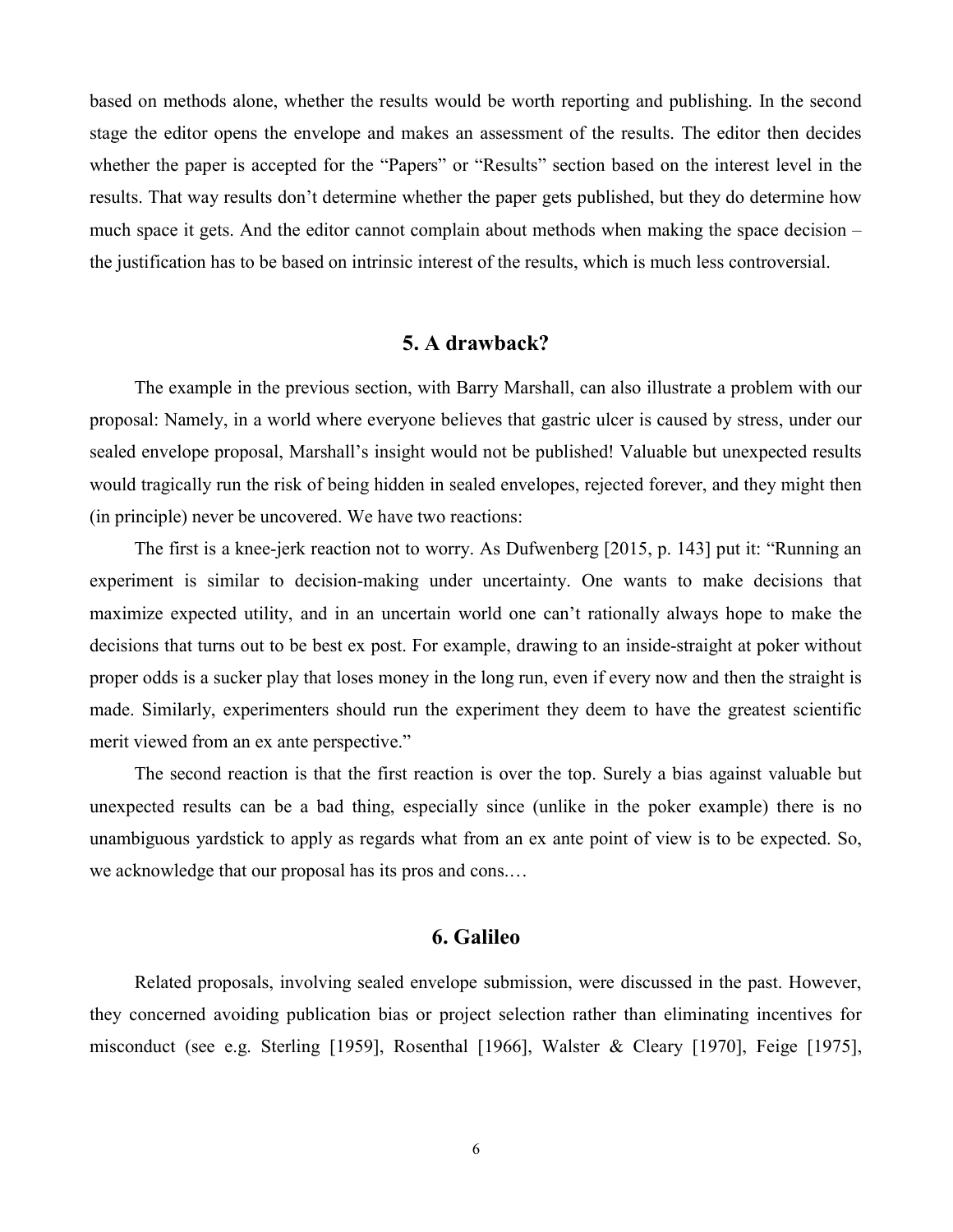Dufwenberg  $[2014]$ ).<sup>7</sup> If results are published only if they tell a clear story (e.g. through statistically significant effects), outlier data get over-represented in published work.<sup>8</sup> These proposals seem to have been largely forgotten or neglected, probably because one can brush off the problem and say that, as long as one is aware of the bias one can adjust one's outlook accordingly. Published data is still real data.

It is much harder to brush off scientific misconduct with an analogous argument. If data are made up, if chosen estimation methods are conditioned on significance, or if reporting is done with spin, how can one tell what's real from what is make-believe? Faked data are *not* real data. Depending on the degree of misconduct, conclusions may vary from dubious to useless. We believe the problem is serious because researchers' incentives are so strong. Furthermore, the risks involved may be rather small. "There is no cost to getting things wrong; the cost is not getting them published," as psychologist Brian Nosek put it when consulted for a recent article on the topic (The Economist, 2013). With our proposal, editorial decisions become independent of the nature of the data, so no researcher can gain or lose, in terms of publishability, depending on the nature of the data.

Researchers have reacted to incentives since Galileo, by many considered as the father of science, denounced heliocentricism. While it is easy to sympathize with his decision, modern-day incentives encourage less laudable researcher conduct. The sealed-envelope submission proposal holds promise to set those incentives straight!

#### Postscript

After we finished the first version of this paper, in the fall of 2013, Chris Chambers alerted us to the "Registered Reports" (RR) initiative started by the journal Cortex (Chambers 2013). Under this scheme projects are submitted for review, then accepted or rejected for subsequent publication before the data has been collected. It works like our sealed-envelope submission proposal, except there is no envelope. Different versions of RR have subsequently been adopted by an increasing number of

-

<sup>&</sup>lt;sup>7</sup> The list of scholars who discussed similar ideas is not exhaustive. Locascio [2017] gives several references (p. 241), and makes his own proposal of the related idea that manuscripts be submitted at full length but then redacted by editors such that results are not shown to referees. (See also the follow-up commentary (in that journal issue) by several scholars, and the rejoinder by Locascio.)

<sup>&</sup>lt;sup>8</sup> Bias either enters directly through editors' decisions, or because researchers do not bother to write up null findings (cf. Franco, Malhotra & Simonovits [2014]).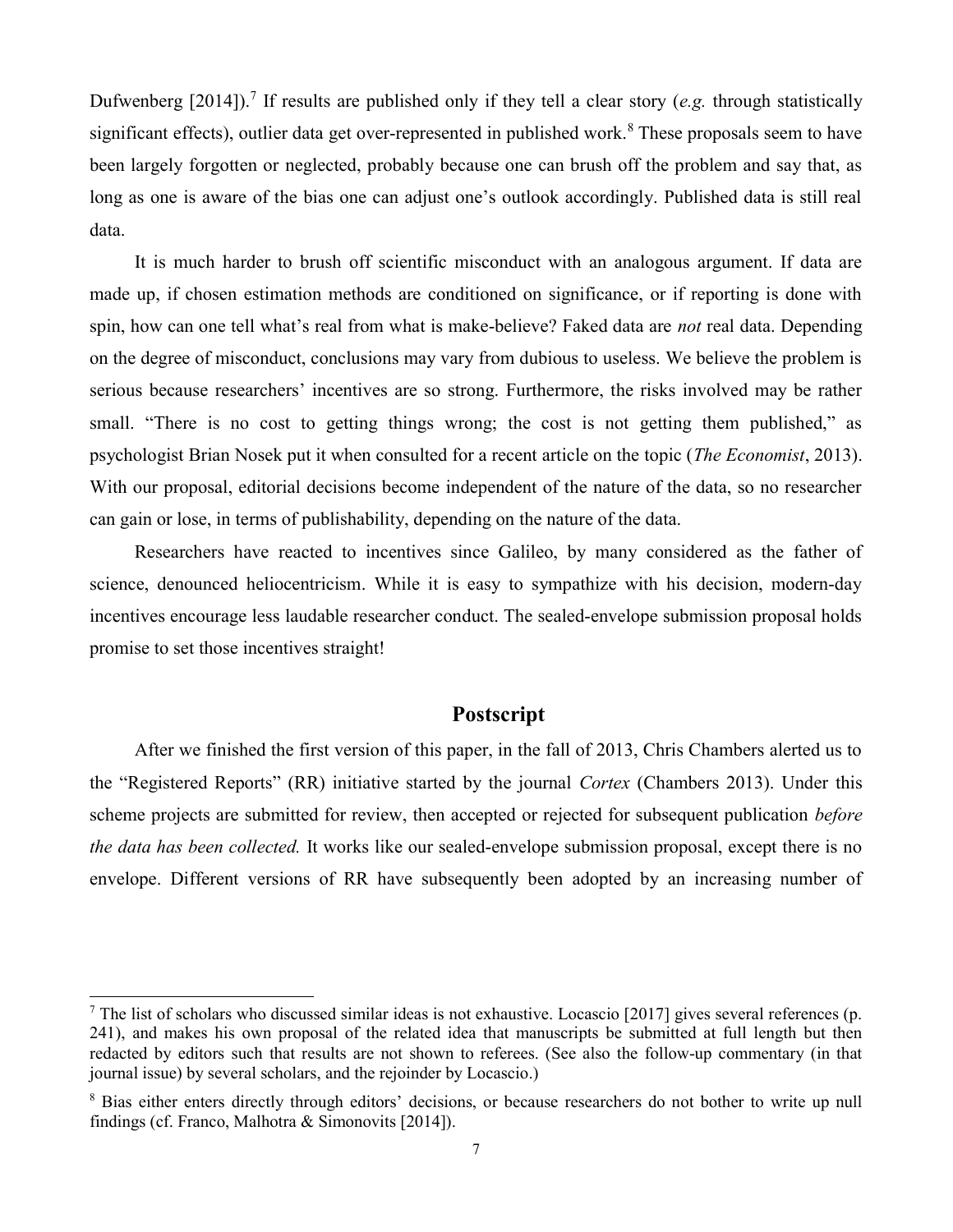journals; currently there are 204 (August 3, 2019).<sup>9</sup> In some cases, starting with *Journal of Business &* Psychology and its editor Steven Rogelberg, a form referred to as "hybrid RR" is used, which is, in fact, our sealed-envelope submission proposal. For more information, including a list of journals that explore related ideas, check out the following URL (hosted by the Center for Open Science, founded by Brian Nosek and Jeff Spies):

#### https://cos.io/rr/

-

Pondering pros & cons of "full" vs. hybrid RR (=our proposal) is intriguing. Chris Chambers suggested to us that hybrid RR does not necessarily preclude harking or "p-hacking" (i.e., fiddle with data to achieve a desired significance level) if researchers believe this will help attract citations. He also conjectured that researchers may use hybrid RR as a vehicle mainly to publish negative or unclear findings, and that editors would probably suspect (at least early on) that all such submissions fall into one of those categories. Against all that, a benefit of hybrid RR may be practical as the refereeing task can be completed right away, while with full RR one has to wait for the researchers to actually go and collect and analyze the data according to RR.

 Time may tell what is best. With the exciting RR initiative underway there is hope, although the evidence is still too limited (across time and journals, and as regards extent to which it is applied as, most often, RR-submissions are optional or restricted to special issues) to draw clear conclusions. Relatively few researchers (across all of science) seem to be aware of the movement. We hope the message of our paper is worth repeating and debating.

### References

ALTMEJD, A., A, DREBER, E. FORSELL, T.H. HO, J. HUBER, T. IMAI, M. JOHANNESSON, ET AL. (2019), "Predicting the Replicability of Social Science Lab Experiments." MetaArXiv. January 16. doi:10.31222/osf.io/zamry.

BÉNABOU, R., & J. TIROLE (2006), "Intrinsic and Extrinsic Motivation," Review of Economic Studies 70, 489–520.

BENJAMIN, D.J., BERGER, J.O., JOHANNESSON, M., NOSEK, B.A., WAGENMAKERS, E.-J. ET AL. (2017), "Redefine statistical significance," Nature Human Behaviour 2, 6-10.

BRODEUR, A., M. LÉ, M. SANGNIER, & Y. ZYLBERBERG (2016), "Star Wars: The Empirics Strike Back," American Economic Journal: Applied Economics 8, 1-32.

CAMERER, C. F., A. DREBER, E. FORSELL, T.-H. HO, J. HUBER, M. JOHANNESSON, M. KIRCHLER, J. ALMENBERG, A. ALTMEJD, T. CHAN, E. HEIKENSTEN, F. HOLZMEISTER, T. IMAI, S. ISAKSSON, G. NAVE,

<sup>&</sup>lt;sup>9</sup> Economics is represented (only) by Journal of Development Economics, which launched a RR initiative in 2018. Experimental Economics recently announced that it will publish a Symposium, edited by Urs Fischbacher and Ireneaus Wolff, where papers will be selected based on a pre-results review.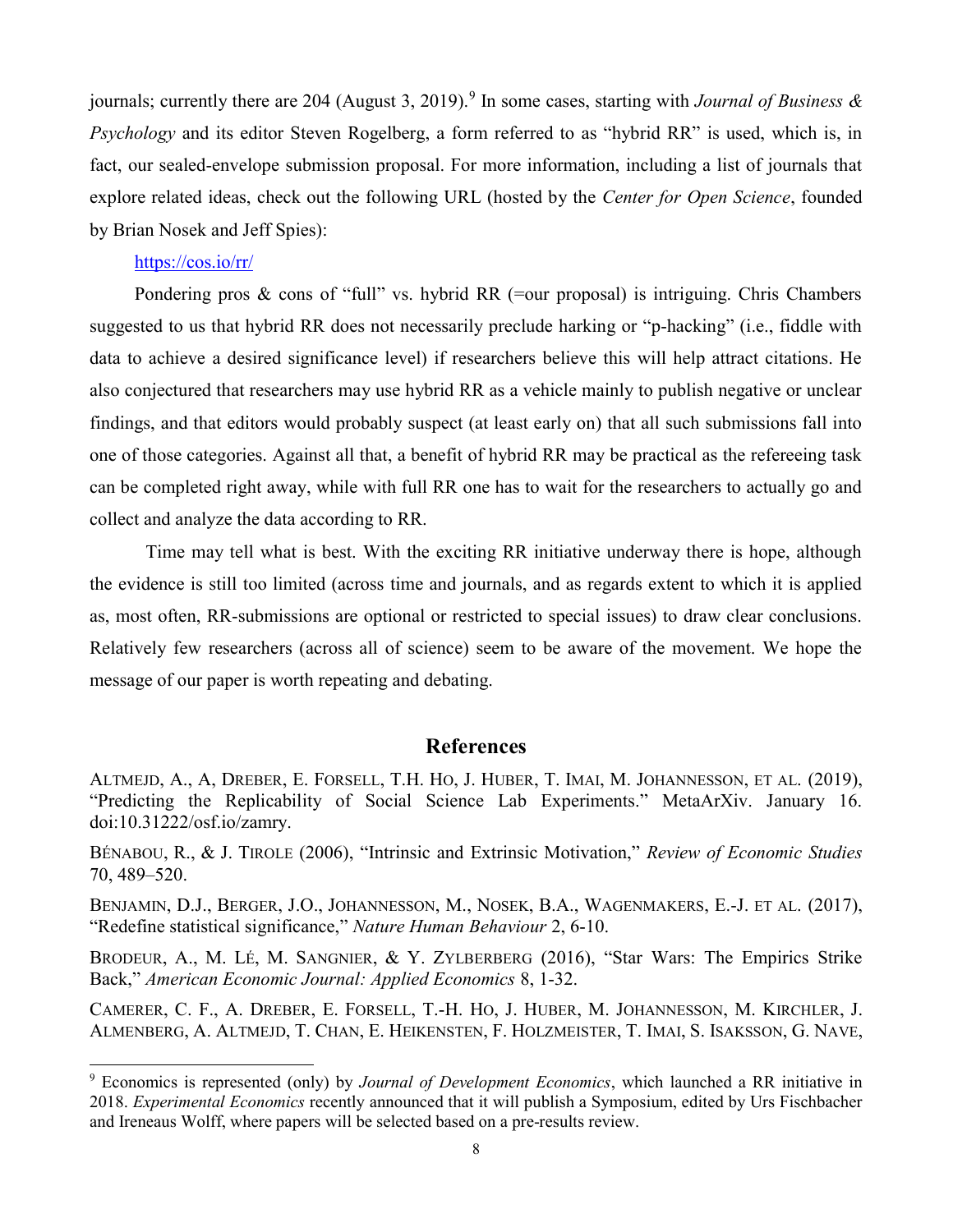T. PFEIFFER, M. RAZEN, & H. WU (2016), "Evaluating Replicability of Laboratory Experiments in Economics," Science 351, 1433-1436.

CAMERER, C., A. DREBER, F. HOLZMEISTER, T.-H. HO, J. HUBER, M. JOHANNESSON, M. KIRCHLER, G. NAVE, B. NOSEK, T. PFEIFFER, A. ALTMEJD, N. BUTTRICK, T. CHAN, Y. CHEN, E. FORSELL, A. GAMPA, E. HEIKENSTEN, L. HUMMER, T. IMAI, S. ISAKSSON, D. MANFREDI, J. ROSE, E.-J. WAGENMAKERS & H. WU (2018), "Evaluating the Replicability of Social Science Experiments in *Nature* and *Science* Between 2010 and 2015," Nature Human Behaviour 2, 637-644

CHAMBERS, C. (2013), Editorial: "Registered Reports: A New Publishing Initiative at Cortex," Cortex 49, 609-610.

CHARNESS, G. & M. DUFWENBERG (2006), "Promises & Partnership," Econometrica 74, 1579-1601.

CORBYN, Z. (2013), "Misconduct is the Main Cause of Life-Sciences Retractions," Nature 490, 21.

COUZIN-FRANKEL, J. (2013), "The Power of Negative Thinking," Science 342, 68-69.

DUFWENBERG, M. (2015), "Maxims for Experimenters", in Handbook of Experimental Economic Methodology (II.7), G. Fréchette & A. Schotter (eds.), ch. 7, Oxford University Press, pp. 141-44.

DUFWENBERG, M., M. SERVÁTKA & R. VADOVIČ (2017), "Honesty & Informal Agreements," Games & Economic Behavior 102, 269-85.

FANELLI, D., & J.P.A. IOANNIDIS (2013), "US studies may overestimate effect sizes in softer research," PNAS 110, 15031-15036.

FANELLI, D, COSTAS, R, IOANNIDIS JPA (2017), "Meta-Assessment of Bias in Science," Proceedings of the National Academy of Science 114, 3714-3719.

FANG, F.C., R.G. STEEN, & A. CASADEVALL (2013), "Misconduct Accounts for the Majority of Retracted Scientific Publications," Proceedings of the National Academy of Sciences 109, 17028- 17033.

FEIGE, E. (1975), "The Consequences of Journal Editorial Policies and a Suggestion for Revision," Journal of Political Economy 83, 1291-1296.

FISCHBACHER, U. & F. FÖLLMI-HEUSI (2013), "Lies in Disguise – An Experimental Study on Cheating," Journal of the European Economic Association 11, 525-547.

FRANCO, A., N. MALHOTRA & G. SIMONOVITS (2014), "Publication Bias in the Social Sciences: Unlocking the File Drawer, Science 345, 1502-1505.

GARBARINO, E., R. SLONIM & M. C. VILLEVAL (2019), "Loss Aversion and Lying," Journal of Economic Behavior & Organization 158, 379-393.

GÄCHTER, S. & J. SCHULZ (2016), "Intrinsic Honesty and the Prevalence of Rule Violations Across Societies, Nature 531, 496-499.

GNEEZY, U. (2005), "Deception: The Role of Consequences," American Economic Review 95, 384- 394.

HUMPHREYS, M. R. SANCHEZ DE LA SIERRA & P. VAN DER WINDT (2013), "Fishing, Commitment, and Communication: A Proposal for Comprehensive Nonbinding Research Registration," Political Analysis 21, 1-20.

JOHN, L.K., G. LOWENSTEIN & D. PRELEC (2012), "Measuring the Prevalence of Questionable Research Practices With Incentives for Truth Telling," Psychological Review 23, 524-532.